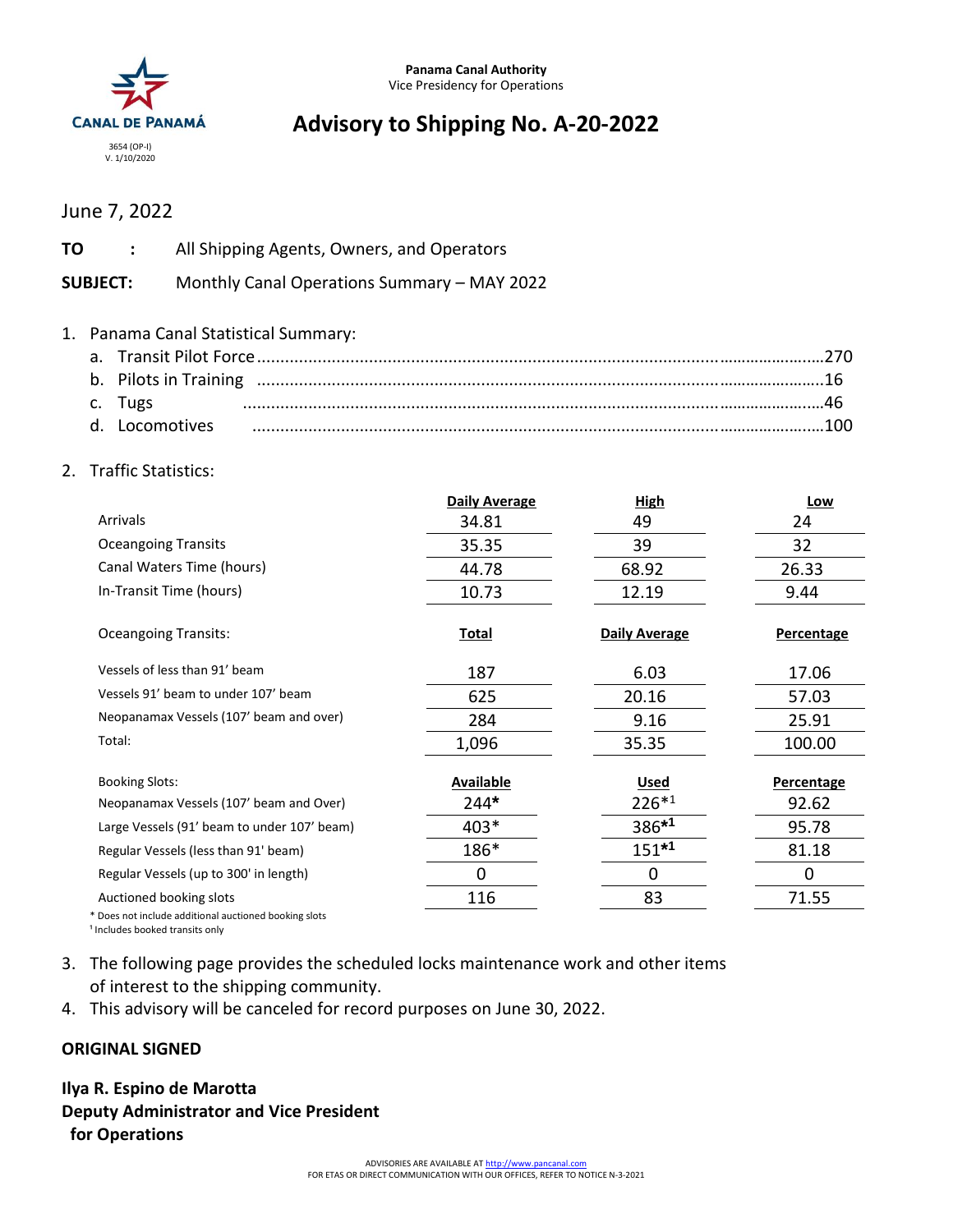#### OP, June 7, 2022 Subject: Monthly Canal Operations Summary – MAY 2022

| SCHEDULE OF PANAMAX LOCKS MAINTENANCE OUTAGES |                    |                   |                     |        |                               |                                      |               |
|-----------------------------------------------|--------------------|-------------------|---------------------|--------|-------------------------------|--------------------------------------|---------------|
| <b>Dates</b>                                  | <b>Duration</b>    | <b>Miraflores</b> | <b>Pedro Miguel</b> | Gatun  | <b>Estimated</b><br>Capacity^ | <b>Expected Booking</b><br>Condition | <b>Status</b> |
| May 7, 2022                                   | 7 hours            |                   |                     | East*  | 29-31                         | 1.a                                  | Completed     |
| May 8, 2022                                   | 12 hours           |                   |                     | West*  | $24 - 26$                     | 1.a                                  | Completed     |
| May 9, 2022                                   | 12 hours           |                   |                     | East*  | $24 - 26$                     | 1.a                                  | Completed     |
| May 10 to 19, 2022                            | 10 days            |                   |                     | $***$  | $26 - 28$                     | 1.a                                  | Completed     |
| May 19, 2022                                  | 12 hours           |                   |                     | West*  | 24-26                         | 1.a                                  | Completed     |
| May 20, 2022                                  | 12 hours           |                   |                     | East*  | 24-26                         | 1.a                                  | Completed     |
| May 23, 2022                                  | 6 hours            |                   |                     | East*  | 29-31                         | 1.a                                  | Completed     |
| May 25, 2022                                  | 8 hours            |                   |                     | East*  | 29-31                         | 1.a                                  | Completed     |
| May 30, 2022                                  | 4 hours            |                   |                     | West*  | 31-33                         | 1.a                                  | Completed     |
| June 1, 2 and 3, 2022                         | 5 hours per<br>day | East*             |                     |        | 31-33                         | 1.a                                  | Completed     |
| June 8, 2022                                  | 10 hours           | East*             |                     |        | $25 - 27$                     | 1.a                                  | Confirmed     |
| June 15 and 16, 2022                          | 5 hours per<br>day |                   | West*               |        | 30-32                         | 1.a                                  | Tentative     |
| June 20, 2022                                 | 8 hours            |                   |                     | East*  | 28-30                         | 1.a                                  | Tentative     |
| June 22 and 23, 2022                          | 4 hours per<br>day | East*             |                     |        | 31-33                         | 1.a                                  | Tentative     |
| June 24, 2022                                 | 8 hours            |                   |                     | West*  | 28-30                         | 1.a                                  | Tentative     |
| June 27, 2022                                 | 6 hours            |                   |                     | East*  | 29-31                         | 1.a                                  | Tentative     |
| July 4 to 12, 2022                            | 8.5 days           | East**            |                     |        | $21 - 23$                     | $\overline{2}$                       | Tentative     |
| July 5, 2022                                  | 1 day              |                   |                     | West** | $21 - 23$                     | $\overline{2}$                       | Tentative     |
| July 7, 2022                                  | 12 hours           |                   |                     | East*  | $21 - 23$                     | $\overline{2}$                       | Tentative     |
| July 8, 2022                                  | 12 hours           |                   | West*               |        | $21 - 23$                     | $\overline{2}$                       | Tentative     |

| SCHEDULE OF NEOPANAMAX LOCKS MAINTENANCE OUTAGES |                 |               |        |                              |                                             |               |  |  |
|--------------------------------------------------|-----------------|---------------|--------|------------------------------|---------------------------------------------|---------------|--|--|
| <b>Dates</b>                                     | <b>Duration</b> | Agua Clara    | Cocolí | <b>Estimated</b><br>Capacity | <b>Expected Booking</b><br><b>Condition</b> | <b>Status</b> |  |  |
| May 23, 2022                                     | 4 hours         | $\frac{1}{2}$ |        | $9 - 10$                     | $\Lambda\Lambda$                            | Completed     |  |  |

^The normal transit capacity of the Panamax locks is 34-36 vessels per day, and in the neopanamax locks 9-11 vessels per day, depending on vessel mix, transit restrictions, and other factors. The maximum sustainable capacity of the Panama Canal (panamax and neopanamax locks) is approximately 38-40 vessels per day. This capacity is reduced during locks maintenance work, as indicated in the above table. Consequently, vessels may experience delays in transiting. When the Panama Canal's capacity is expected to be reduced, a corresponding reduction in the number of available reserved transit slots may be ordered by the Canal Authority.<br>Whenever a

\* In order to perform scheduled maintenance works

\*\* In order to perform scheduled dry chamber works \*\*\* Culvert outage

^^ No reduction in the number of available booking slots is expected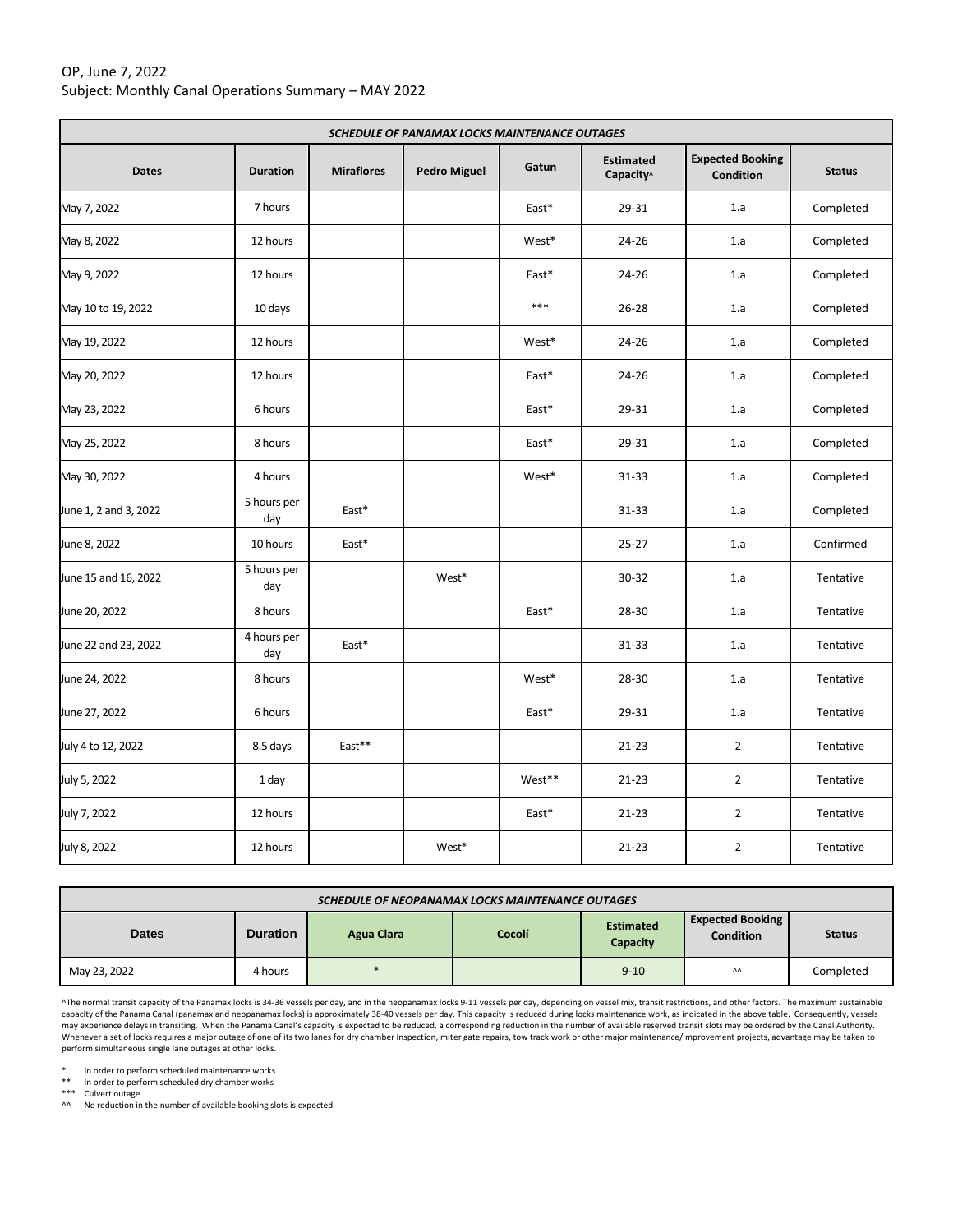#### **Panama Canal Leaders Share Outlook on Driving Economic Growth, Sustainable Supply Chains**

*The Panama Canal's Administrator and the CFO offered perspectives on regional growth opportunities during recent IFC and Bloomberg events.*

Earlier this month, the Panama Canal's Administrator and the Chief Financial Officer were invited to speak at events organized by the International Finance Corporation (IFC) and Bloomberg. Both discussions offered a glimpse of the Canal's outlook on opportunities for the Latin American region and the importance of investing in sustainable, inclusive growth.

Advocating for Sustainable Development in Latin America

On May 18 and 19, global leaders gathered in Panama for Bloomberg's New Economy Gateway, a two-day conference that explored growth opportunities in Latin America. Panama Canal Administrator Ricaurte Vásquez Morales served as a panelist to discuss "Supercharging Supply Chains," alongside other leaders from the logistics industry.

In addition to highlighting Panama's important role as an established trade and logistics hub, Administrator Vásquez underscored sustainability as the key to future growth in the region.

"Overall, demand is moving closer to the need of more sustainable products," said Administrator Vásquez during his panel. "We have not only an opportunity to invest in order to reduce our carbon footprint, but also an opportunity to price our service with that market—a new emerging market for the world and the region."

The Administrator emphasized that growth also comes with a responsibility to the environment and local populations. "One of the elements that has demonized the fight of globalization is who was left behind. And making sure that everyone is carried on to the next level is important," said Administrator Vásquez. "That lack of isolation is critical in order to become a part of the greater flow of trade and services."

Prior to the panel, Administrator Vásquez appeared on Bloomberg TV to speak about his economic outlook, given the ongoing impacts of supply chain disruptions on global trade. Despite these challenges, the Administrator shared a positive view for the Canal and its long-term growth.

"There are three major elements that we are looking at: carbon neutrality, water resources and high technology in order to accommodate more vessels into the existing infrastructure," Administrator Vásquez said. "That will require some additional investments which may look non-traditional to the Panama Canal, but I think this is the next stage we have to follow in order to remain competitive."

### Advancing Environmental Solutions Through Strategic Partnerships

The Canal is no stranger to pursuing bold, ambitious, long-term goals, as it did with the Panama Canal Expansion Program, which was inaugurated in 2016. And much like the process of financing the Expanded Canal, reaching carbon neutrality will be a colossal undertaking—one that will require organizations to put not only sustainability, but also resiliency at the core of their operations.

Víctor Vial, chief financial officer of the Panama Canal, recently spoke at the IFC Sustainability Exchange, a virtual event series focused on "Sustainable Finance for Climate & Social Impact." Mr. Vial underscored the need for investment in water management, technology, infrastructure and optimizing operations, and the importance of cross-sector collaboration in uncovering and accelerating innovative solutions to the global challenge of climate change.